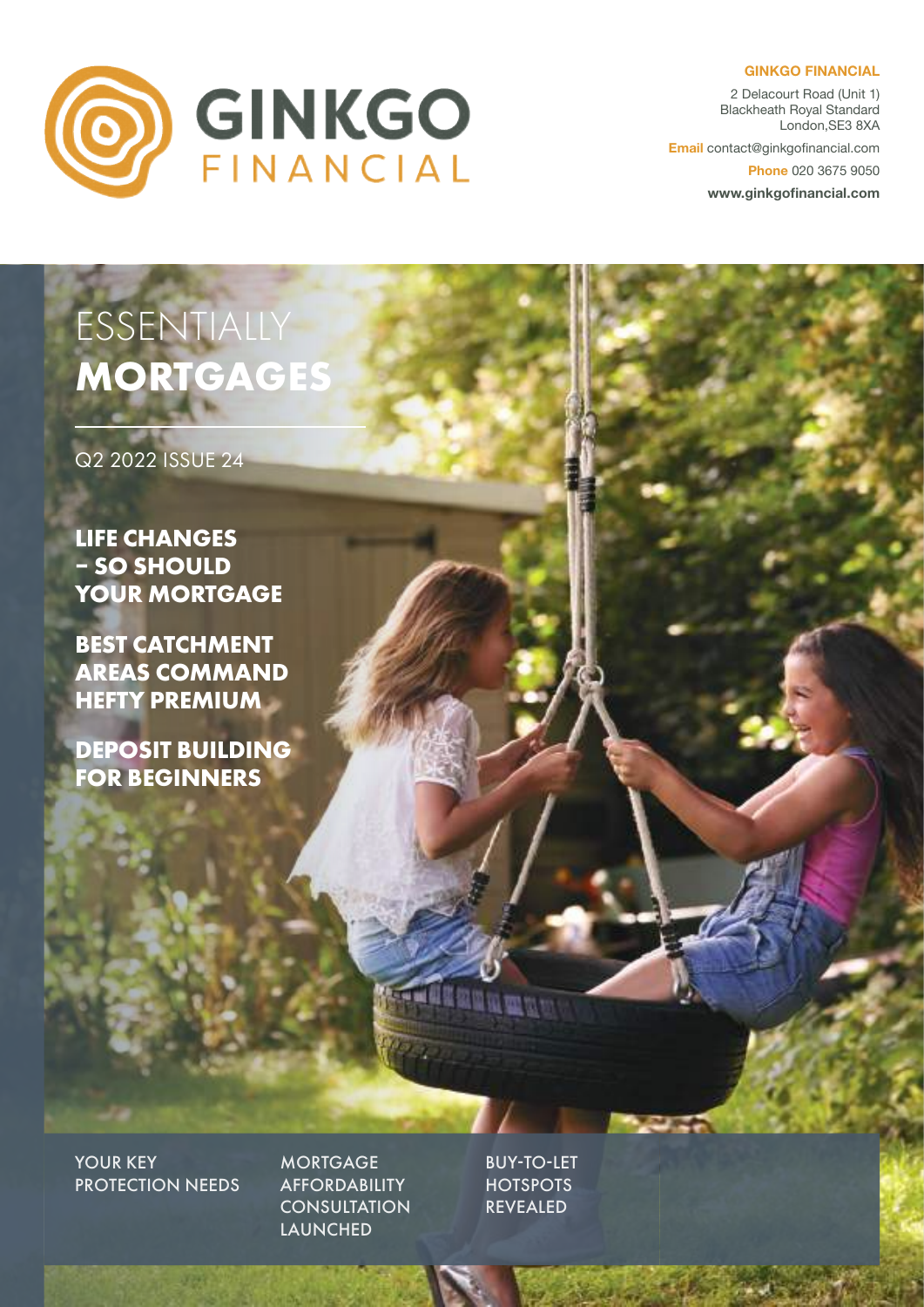# IN THIS ISSUE

| THE WAR IN UKRAINE AND UK PROPERTY                            | 3 |
|---------------------------------------------------------------|---|
| BEST CATCHMENT AREAS COMMAND HEFTY PREMIUM                    | 3 |
| <b>YOUR KEY PROTECTION NEEDS</b>                              | 4 |
| <b>DEPOSIT BUILDING FOR BEGINNERS</b>                         | 5 |
| <b>BUY-TO-LET INVESTORS FLOCK TO HOLIDAY LETS</b>             | 5 |
| SELF-EMPLOYMENT AND INCOME PROTECTION - WHAT YOU NEED TO KNOW | 6 |
| <b>MORTGAGE AFFORDABILITY CONSULTATION LAUNCHED</b>           | 7 |
| THE BASE RATE AND YOUR MORTGAGE                               | 7 |
| <b>BUY-TO-LET HOTSPOTS REVEALED</b>                           | 8 |
| YOUR FUTURE FINANCIAL WELLBEING                               | 8 |
|                                                               |   |





# LIFE CHANGES – SO SHOULD YOUR MORTGAGE

A cost-of-living crisis has emerged in recent months and has been exacerbated further by pressure on energy and commodity prices following Russia's invasion of Ukraine. The latest Office for Budget Responsibility (OBR) figures suggest inflation will average 7.4% across the rest of 2022, peaking at 8.7% during the  $final$  quarter<sup>1</sup>.

Families have already been expecting a significant hike on their annual energy bills. As every penny counts, it's important to consider all your options for budgeting and streamlining your outgoings; this could be the time to explore whether more favourable rates are available on your mortgage.

## **Paying over the odds?**

If your mortgage deal has expired, it's likely you are on your lender's Standard Variable Rate (SVR) and will have been hit already

by recent increases to the Bank of England Base Rate. SVRs can be higher than those available on fixed deals, especially when interest rates are on an upward trajectory. SVRs fluctuate as interest rates rise and fall. Switching to a fixed rate mortgage deal instead could both save you money and make budgeting easier, as you'll know exactly what is going out each month.

## **Take time to review and get advice**

You can switch your mortgage at any time you like but you could face early repayment charges (ERCs) in doing so. Even if your current mortgage deal hasn't quite expired, however, you could start the remortgaging process up to six months in advance, as many lenders allow you to lock into a product before the end of your current deal. Getting ahead in the process can give you the time you need to assess your available options.

That's where we can help – by searching the market for the most suitable mortgage finance for your circumstances.

1 OBR, 2022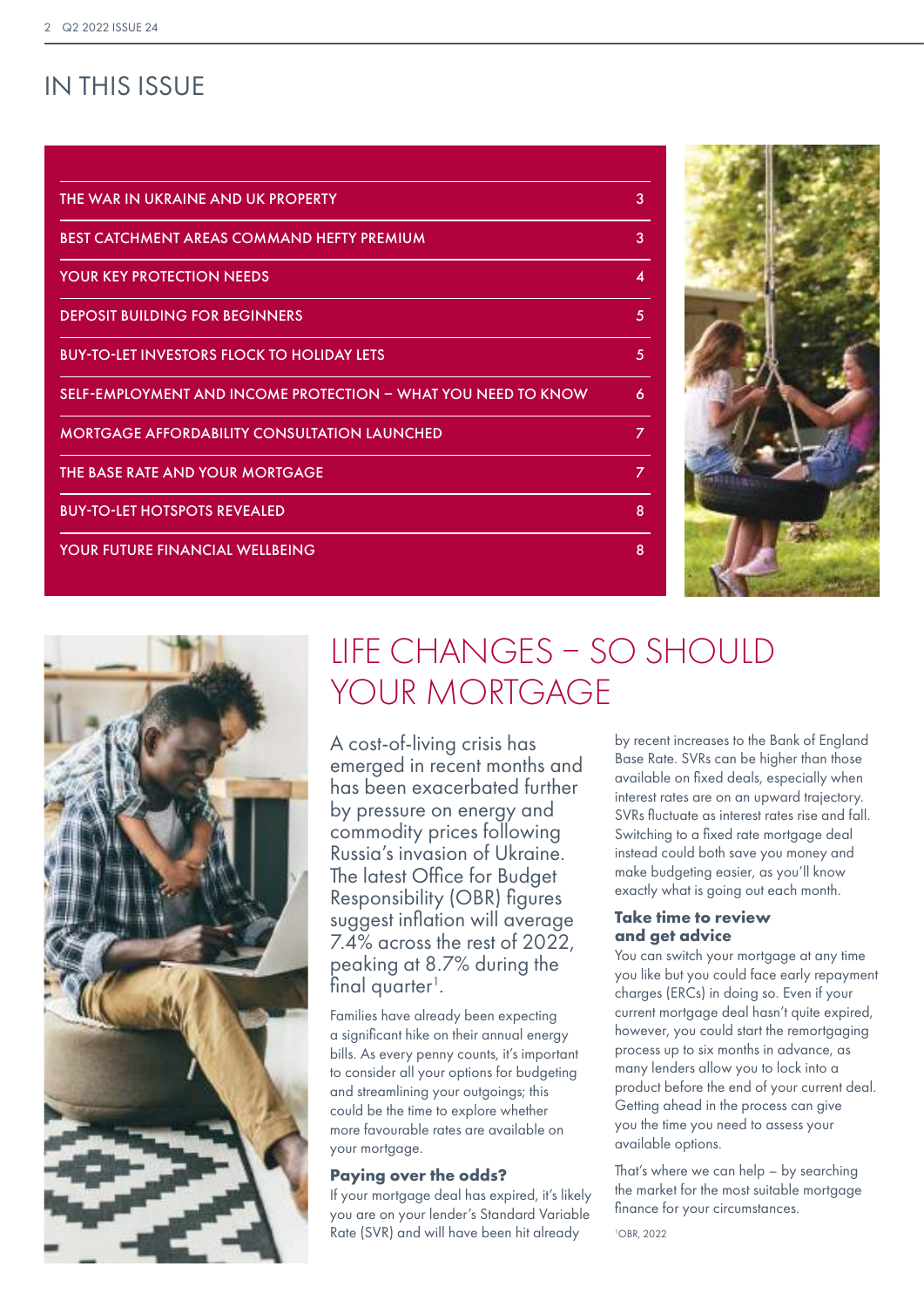# THE WAR IN UKRAINE AND UK PROPERTY

Many of us have been closely following the sad and shocking news about the Russian invasion of Ukraine. You're likely aware that sanctions on Russia will have an impact on fuel prices – but did you know that the UK property market might also feel the effects?

Firstly, with around 150,000 Russians living in London, prime property prices may be impacted by the potential seizure of Russian property assets and economic sanctions on oligarchs living in the UK. But the invasion of Ukraine, and the resultant upward price pressure on Russian and Ukrainian exported goods such as oil, gas, aluminium, nickel and sunflower oil, is pushing the already high cost of living ever higher. And one measure that the Bank of England uses to combat high inflation is to increase

its base rate – which then has a knockon impact on mortgage rates, though not immediate for existing fixed-rate mortgages.

While the economic fallout of the Ukraine invasion remains uncertain, there's one thing about which the experts all agree: the only way is up. And higher interest rates, coupled with the squeeze on household finances, have the potential to slow the housing market following an incredibly buoyant couple of years.

**HIGHER INTEREST RATES, COUPLED WITH THE SQUEEZE ON HOUSEHOLD FINANCES, HAVE THE POTENTIAL TO SLOW THE HOUSING MARKET FOLLOWING AN INCREDIBLY BUOYANT** 





# BEST CATCHMENT AREAS COMMAND HEFTY PREMIUM

It's only natural for parents to want the best education for their child – but living near to the best schools comes at a price.

According to new research<sup>2</sup>, homebuyers are willing to pay a hefty cost to live near to schools rated 'excellent' by Ofsted. The results showed that homes located within 0.25 miles of such schools cost British parents an additional 2.5% on average – this equates to an extra £7,235 for the average UK home.

## **It's all about location**

The research also found that the price differential varies according to where in the UK the preferred school is located. East Midlands parents pay the highest premium, with homes near excellent schools commanding 4.4% more. In second place is Yorkshire and the Humber, with a 4.1% average premium, with the North East coming in third at 3.4%.

#### **London commands highest additional cost**

While the price premium to live close to an excellent school in London is comparatively lower at 2.9%, higher average house prices in the capital mean that parents must pay an average of £15,143 extra for the privilege, making it the highest additional property price determined through the research.

2 Bective, 2022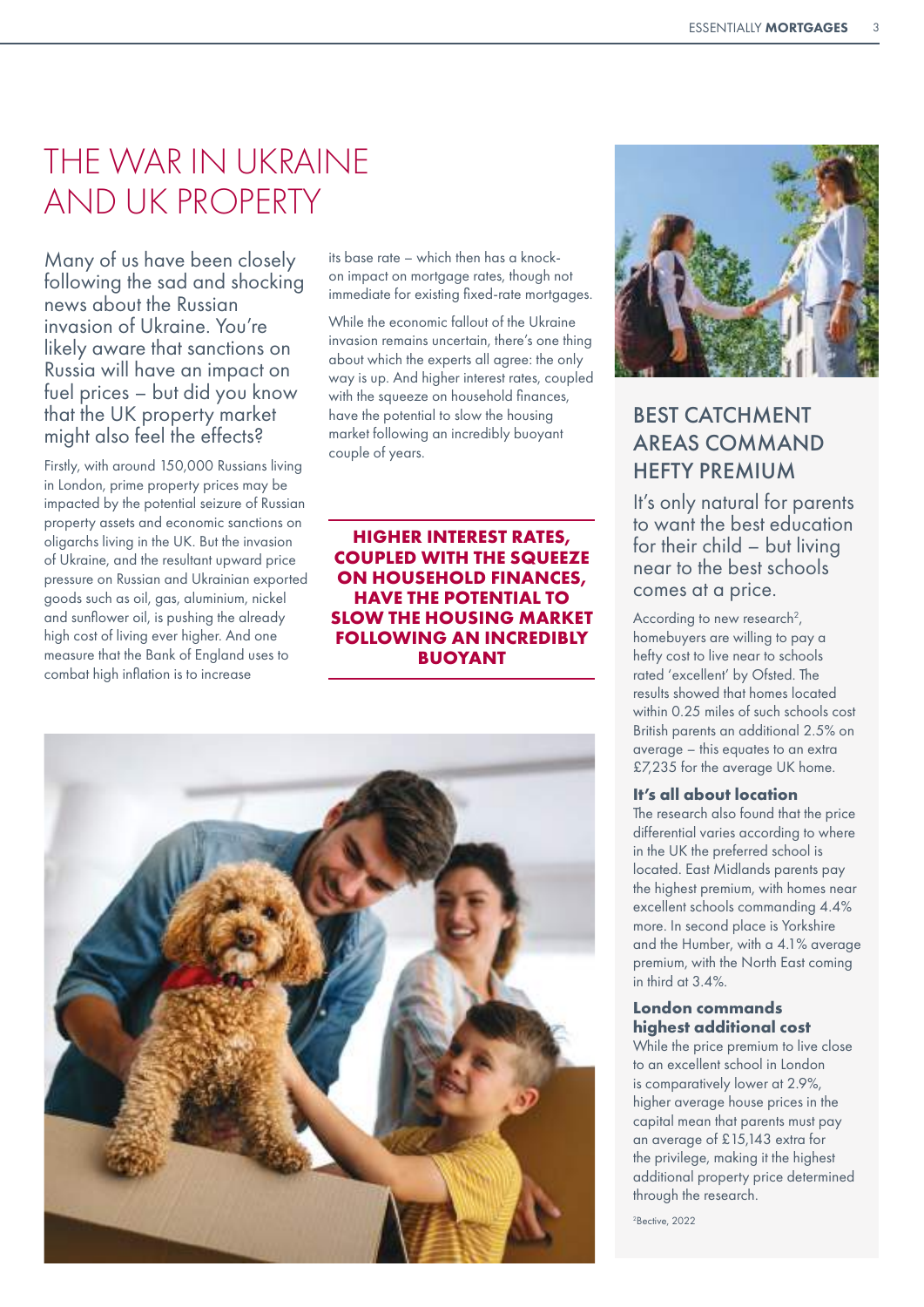# YOUR KEY PROTECTION **NEEDS**

Just under six in ten homeowners (58%) have life insurance, a recent study has discovered, leaving a substantial number without vital financial security and wellbeing<sup>3</sup>.

Over the years analysis shows that some people shun life insurance because they think it's costly and that policies don't pay out. However, the most recent data shows that 98% of all claims were paid in 2020 and a variety of low-cost options exist for people with a smaller budget.

#### **The sooner the better**

In addition to enjoying more years with crucial peace of mind, taking out a policy earlier can result in a long-term saving. It is generally cheaper to get insured when you are younger because premiums will be affected by factors such as age and preexisting health conditions.

### **More protection perks**

Life insurance provides numerous benefits, but lots of consumers always want a little bit more. Added incentives increase take-up of life insurance policies<sup>4</sup>, with activity trackers (15%) the biggest enticement, followed by discounted gym memberships (10%) and fresh food subscriptions (10%), highlighting the link between a healthy, happy life and financial security.

## **What's right for you?**

If you feel ready to protect your life and wellbeing, we can help you find the most suitable cover for your unique needs.

3 MoneySupermarket, 2022, 4 ABI, 2021

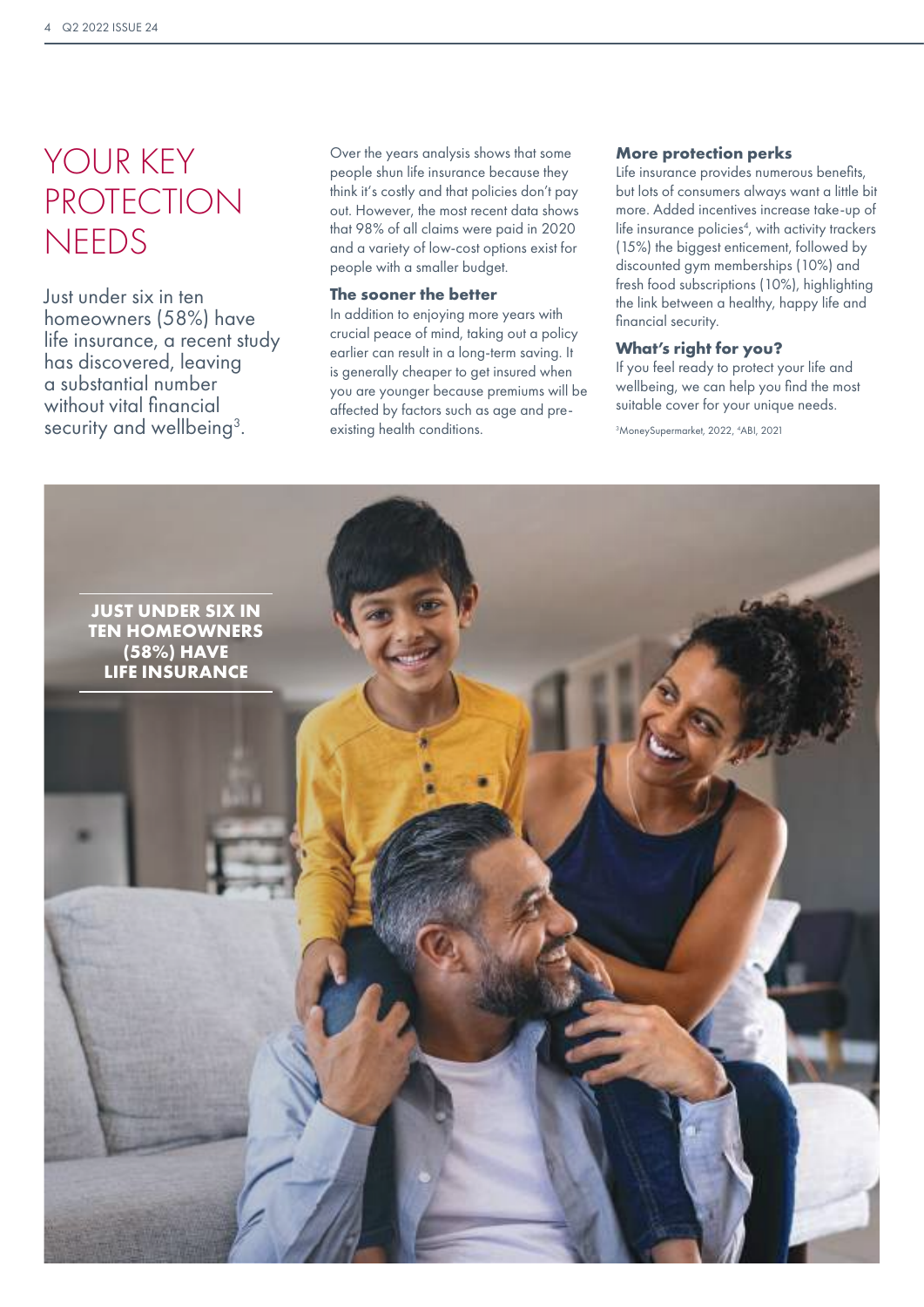

# DEPOSIT BUILDING FOR BEGINNERS

With the cost-of-living soaring, it's now harder than ever before for first-time buyers to save up a deposit and get on the property ladder.

So, what tips could you pass on to the younger generation to build up those all-important savings?

## **1. The earlier, the better**

Getting started as early as possible is key to building up sufficient savings. Not only will you have longer to build up the amount you need but, with interest rates on the rise, your money will have more opportunity to gain in value. If you can afford to, locking away some of your savings in perhaps a fixed savings account can get you a higher interest rate in return.

### **2. Draw up a budget**

With energy bills and the cost of everyday items rising, you may think you have nothing left to save at the end of the month. But take a closer look. Are there any non-essential costs you could drop to leave you with some money left over at the end of the month, however small the amount? From swapping out branded products for supermarket brands, to cutting out the odd takeaway coffee, every little helps.

#### **3. Open a Lifetime ISA**

While the Help to Buy ISA is a thing of the past, a Lifetime ISA offers savers the opportunity to earn a 25% government bonus on their contributions (up to £4,000 per year). A word of warning: withdrawing your funds for any reason other than buying a house (or turning 60) will incur a hefty penalty of 25%. Conditions and eligibility criteria apply.

#### **4. Move back home**

This last one won't be an option for everyone but making arrangements to move back home for a set period will allow you to build up funds that would otherwise be spent on renting.

If someone in your family needs help optimising their spending and building up a deposit as quickly as possible – just get in touch.

# BUY-TO-LET INVESTORS FLOCK TO HOLIDAY LETS

UK-based holidays have soared in demand during the pandemic, with buy-to-let investors flocking to the holiday let sector to take advantage.

Holiday let mortgage availability has trebled since 2020, making it easier for would-be investors to tap into this demand. According to recent figures<sup>5</sup> there are more than 230 buy-to-let mortgages eligible for holiday lets on the market, versus just 74 back in August 2020.

Competition between lenders has become keen, with average interest rates reducing from 4.14% in September 2021 to 3.92% in January 2022.

#### **Factors to consider**

- •As you can't buy a holiday home with a standard residential mortgage, you'll need to opt for a specialised buy-to-let or holiday let mortgage
- The government is currently working to close a tax loophole that has seen people claiming tax relief on empty properties. Holiday let owners will soon be required to prove that their property is being let for at least 70 days each year to claim small business tax relief
- It's important to think about the additional costs involved above and beyond buying the property itself. For example, you may have to spend a significant amount up-front to get the property ready for holiday let clientele. You'll also have to consider how much the property is likely to generate in rental income and whether this is likely to be sustainable.

## **Get advice**

We can help you weigh up your options and recommend the most suitable mortgage finance for your needs.

5 Moneyfacts, 2022

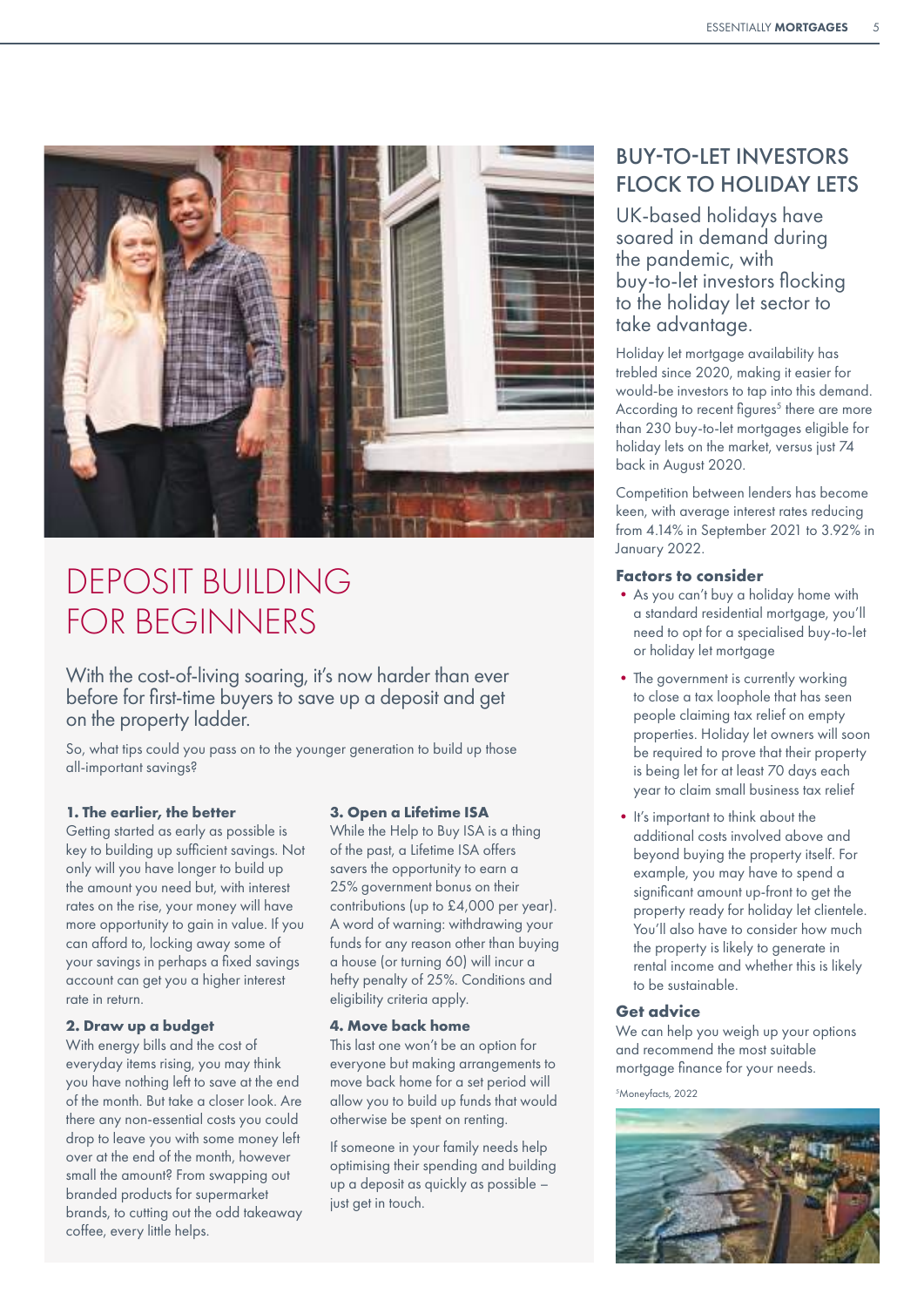# SELF-EMPLOYMENT AND INCOME PROTECTION – WHAT YOU NEED TO KNOW

According to analysis of Office for National Statistics (ONS) data<sup>6</sup>, a third of working-age adults now suffer from a long-term illness. The number of adults reporting a long-term condition rose by 1.2 million during the two years of the pandemic.



Long-term ill health can make it very difficult for people to work, with a knock-on impact on their finances. This is particularly true of self-employed people; unable to claim sick pay from an employer or the state, their inability to work could have significant financial repercussions.

## **Increase your financial resilience**

Purchasing an income protection policy could be a cost-effective way of protecting yourself against financial shocks. This type of protection policy is designed to pay out a proportion of your income, tax-free, to help you cover essential costs such as bills, your rent or mortgage, and other living costs. Some insurance providers also include additional benefits in their policies, such as access to specialist clinicians and rehabilitation experts, to help speed up your recovery.

#### **Ask yourself this…**

If you're unsure about whether or not you need income protection insurance, ask yourself this:

- Could I afford to continue paying my essential outgoings if my income stopped?
- •Do I have savings to help me out if I was unable to work? If so, how long would these last?
- •Could I keep my business afloat if I was too ill to work?
- •Could I still look after my loved ones and dependants if I wasn't working?

If the answers to any of these questions is 'no' you'd likely benefit from income protection. We can help you assess the options available and give you valuable peace of mind.

6 Observer, 2022

**PURCHASING AN INCOME PROTECTION POLICY COULD BE A COST-EFFECTIVE WAY OF PROTECTING YOURSELF AGAINST FINANCIAL SHOCKS**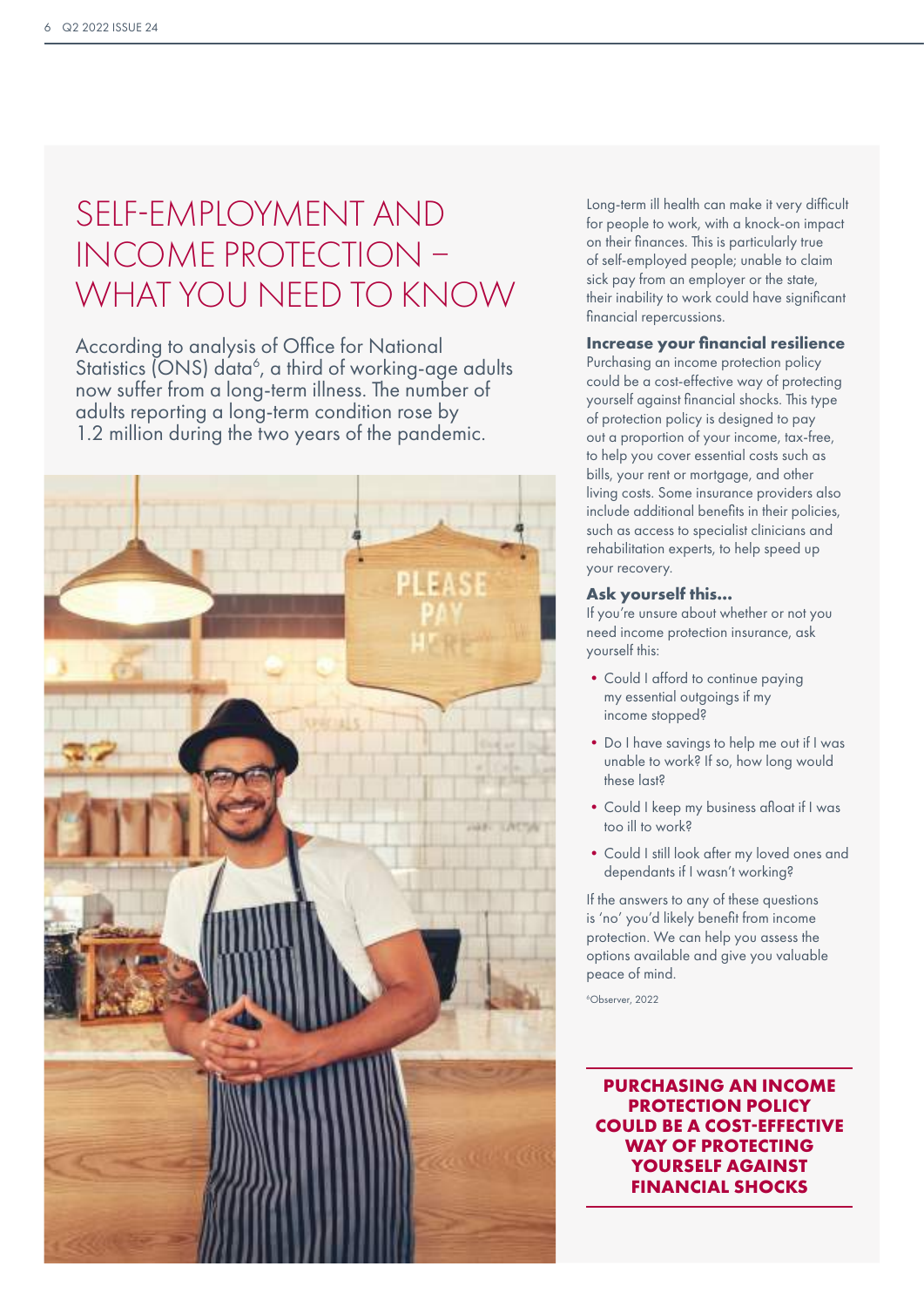

# MORTGAGE AFFORDABILITY CONSULTATION LAUNCHED

In 2014, stringent mortgage affordability requirements were introduced by the Financial Policy Committee (FPC) in response to the global financial crisis. Now, the Bank of England (BoE) has launched a consultation<sup>7</sup> on the removal of one of these requirements.

The first of the two requirements is a 'loan to income' requirement that sees lenders mostly limited to offering 4.5 times an applicant's annual income. The second requirement is an 'interest rate stress test', which calculates an applicant's ability to repay their mortgage if interest rates were to rise.

## **The BoE consultation**

While the loan to income requirement looks set to stay, the BoE has launched a consultation into whether the interest rate test could potentially be removed. Despite evidence of falling mortgage rates over the past decade, the test is based on the average 'reversion' rate – i.e. the standard variable rate that borrowers are placed on following the end of a fixed-term deal – which has stayed largely static and is usually much higher than fixed-term rates. This means that borrowers must prove they can afford much higher repayments in order to take out a relatively cheap mortgage.

The BoE's consultation is due to close in May 2022.

7 BoE, 2022

## THE BASE RATE AND YOUR MORTGAGE

As inflation continues its ascent, further increases to the BoE base rate could follow. But what effect could this have on your mortgage?

Many mortgage borrowers are on fixed rate deals, meaning that the rising base rate will have no impact on their mortgage payments until their deal finishes. However, it should be noted that when a fixed rate deal finishes, borrowers who don't remortgage will usually be automatically placed on their lender's standard variable rate, which is tied to (and is usually several percentage points higher than) the BoE base rate. Those with tracker, variable or discount mortgages are also likely to see their mortgage payments rise commensurately with the BoE base rate.

Please get in touch to discuss your mortgage options.